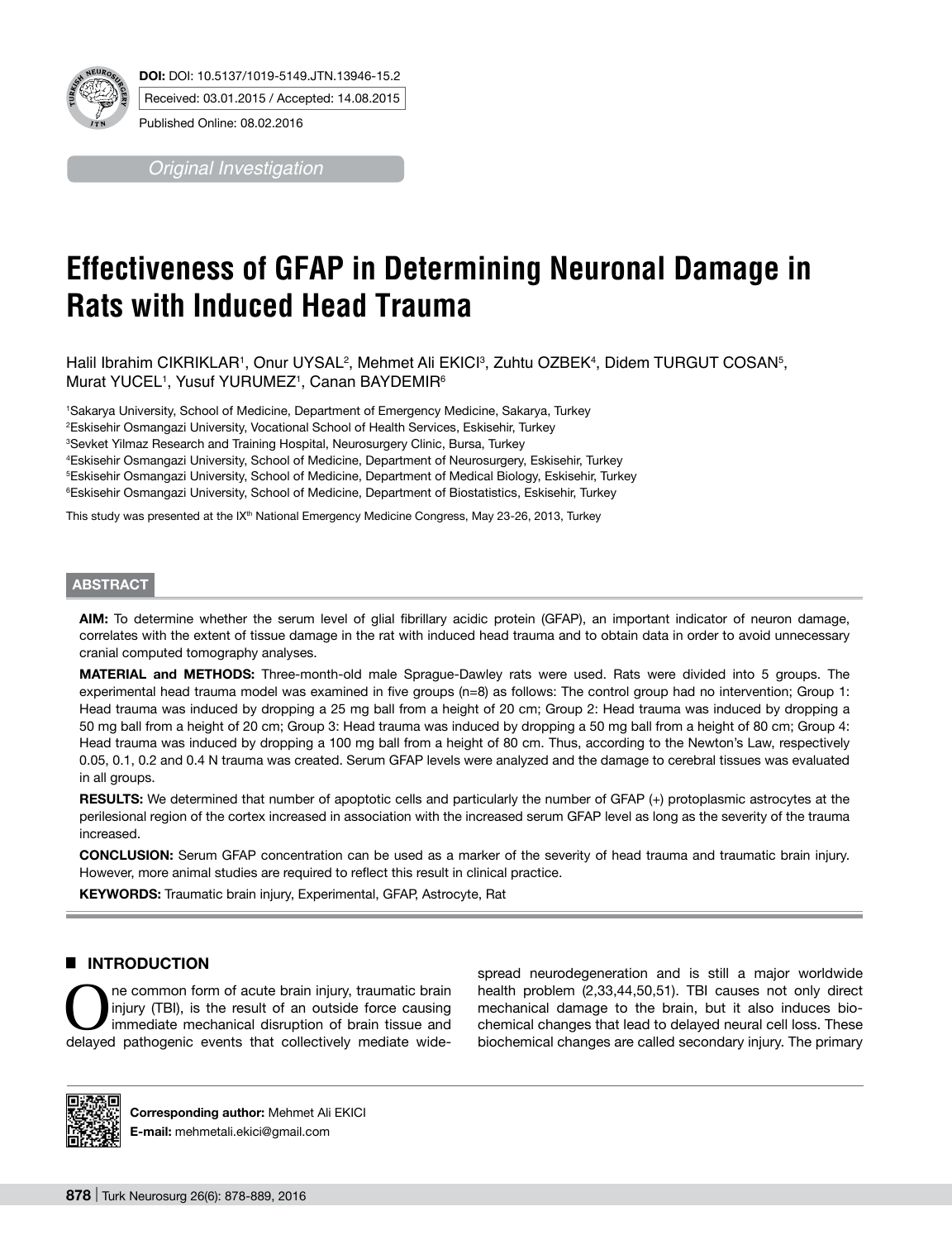injury, due to direct or indirect impact to the brain, initiates a secondary injury process that spreads via multiple molecular mechanisms. Secondary injury mechanisms develop over a period of hours, and in the following days up to months after the primary injury. A growing number of studies have been designed to prevent secondary injury after TBI (2,33).

Glial fibrillary acidic protein (GFAP) an intermediate filament protein specific for astrocytes has been frequently associated with reactive astrocytosis. Reactive astrocytosis, typified by astrocyte proliferation or astrocytic hypertrophy, is a major phenomenon of many pathological conditions of the central nervous system (CNS). Data from previous studies indicated that the increased local tissue GFAP immunoreactivity is a sensitive indicator of neuronal injury, and the increase in GFAP immunoreactivity is considered to be one sensitive marker of reactive astrocytosis. On the other hand, serum GFAP level increases when cerebral tissue or spinal cord cells are damaged due to trauma or disease (9,15,46,54,57).

Experimental cranial trauma models try to reproduce the physiopathology, macroscopic and microscopic alterations in traumatic brain lesions in humans so as to study new therapeutic approaches. The weight-drop models use the gravitational forces of a free falling weight to produce a largely focal or diffuse brain injury. The impact of the free falling weight is delivered to the exposed skull in the rat and mouse, or the intact dura in the rat. When the impact is delivered to the exposed skull, generally soft tips (e.g. silicon-covered weights) reduce the risk of skull fractures (45,50).

Cranial computed tomography (CCT) is an important device for the diagnosis of patients with head trauma. However, the indications of CCT are still debated with respect to the diagnosis of patients with minor head trauma (10,20,21,24). Due to the high rate of pathological findings with CCT, the studies recommend routine CCT in patients with minor head trauma who have a history of amnesia and loss of consciousness (47). Particularly, exposure to radiation due to CCT under a particular age will lead to increased risk of malignancies and resultant mortality rate (4,5).

In the current study, we aimed to determine whether serum levels of GFAP, an important indicator of neuron damage, correlate with the extent of tissue damage in the rat with induced head trauma and to obtain data in order to avoid unnecessary CCT analyses.

## █ **MATERIAL and METHODS**

#### **Animals**

In this study, male Sprague-Dawley rats (n=40) weighing  $250 \pm 50$  g were obtained from the Eskisehir Osmangazi University Experimental Research Center. They were used after 2 weeks of adaptation. The rats were housed in a polycarbonate cages in a temperature-  $(21 \pm 10^{\circ}C)$  and humidity (45-55%)-controlled room that was maintained on a 12/12 reversed light-dark cycle and were fed with a standard rat chow (Oguzlar Yem, Eskisehir, Turkey) and allowed to drink *ad libitum.* The procedures involving animal care, surgery and

sample preparation were approved by the Institutional Animal Care and Experiments Committee of Eskisehir Osmangazi University Faculty of Medicine, and the Guidelines laid down by the NIH in the US regarding the care and use of animals for experimental procedures were observed.

#### **Experimental Groups**

In this experimental study, the experimental head trauma model was examined in five groups (n=8).

*Control group:* The rats of the control group had no intervention.

*Group 1:* Head trauma was induced by dropping a 25 mg ball from a height of 20 cm.

*Group 2:* Head trauma was induced by dropping a 50 mg ball from a height of 20 cm.

*Group 3:* Head trauma was induced by dropping a 50 mg ball from a height of 80 cm.

*Group 4:* Head trauma was induced by dropping a 100 mg ball from a height of 80 cm.

Thus, according to Newton's Law, respectively 0.05, 0.1, 0.2 and 0.4 N trauma was created.

#### **Induction of Head Trauma**

Animals were sedated with intramuscular (i.m.) xylazine 10 mg/kg (Rompun, Bayer Ilaç San, Istanbul) and anesthesia was induced with i.m. ketamine hydrochloride 50 mg/kg (Ketalar, Eczacibasi Ilaç San, Istanbul). Head trauma was induced using the modified version of the model that was described by Marmarou et al. (34). Fracture of the skull or death secondary to trauma were excluded. Blood was drawn and cerebral tissue specimens were biopsied for biochemical and histological analyses, respectively, at 2 hours following the induction of trauma, and all animals were sacrificed.

## **Detection of Serum GFAP Levels**

Venous blood samples were collected from the rats at the time of decapitation. The blood was centrifuged at 3,000 rpm at 4°C for 10 minutes, and the serum was stored at -80°C until analysis. GFAP levels were detected in the serum by the Rat GFAP ELISA kit (Eastbiopharm, Hangzhou). Standards were added to the samples in the wells. Antibodies labeled with enzyme were added and the plate was incubated for 60 minutes at 37ºC. Then plate was washed five times and chromogen solutions were added. It was incubated 10 minutes at 37ºC and stop solution added into wells. Optical density (OD) was measured under the 450 nm wavelength with a microplate reader (LabSystems, UV/Vis. Spectrum Finstruments™ Multiskan Model 347 Finland).

#### **Histological Examinations**

*Hematoxylin and Eosin (H&E) staining:* Cerebral tissue were carefully and rapidly exposed and fixed with formalin solution with neutral buffer. After fixation, the tissues were embedded in paraffin and serial sections  $(4 \mu m)$  were taken. Sections were stained with H&E for histological analyses, with TUNEL for apoptosis, and with GFAP immunohistochemical staining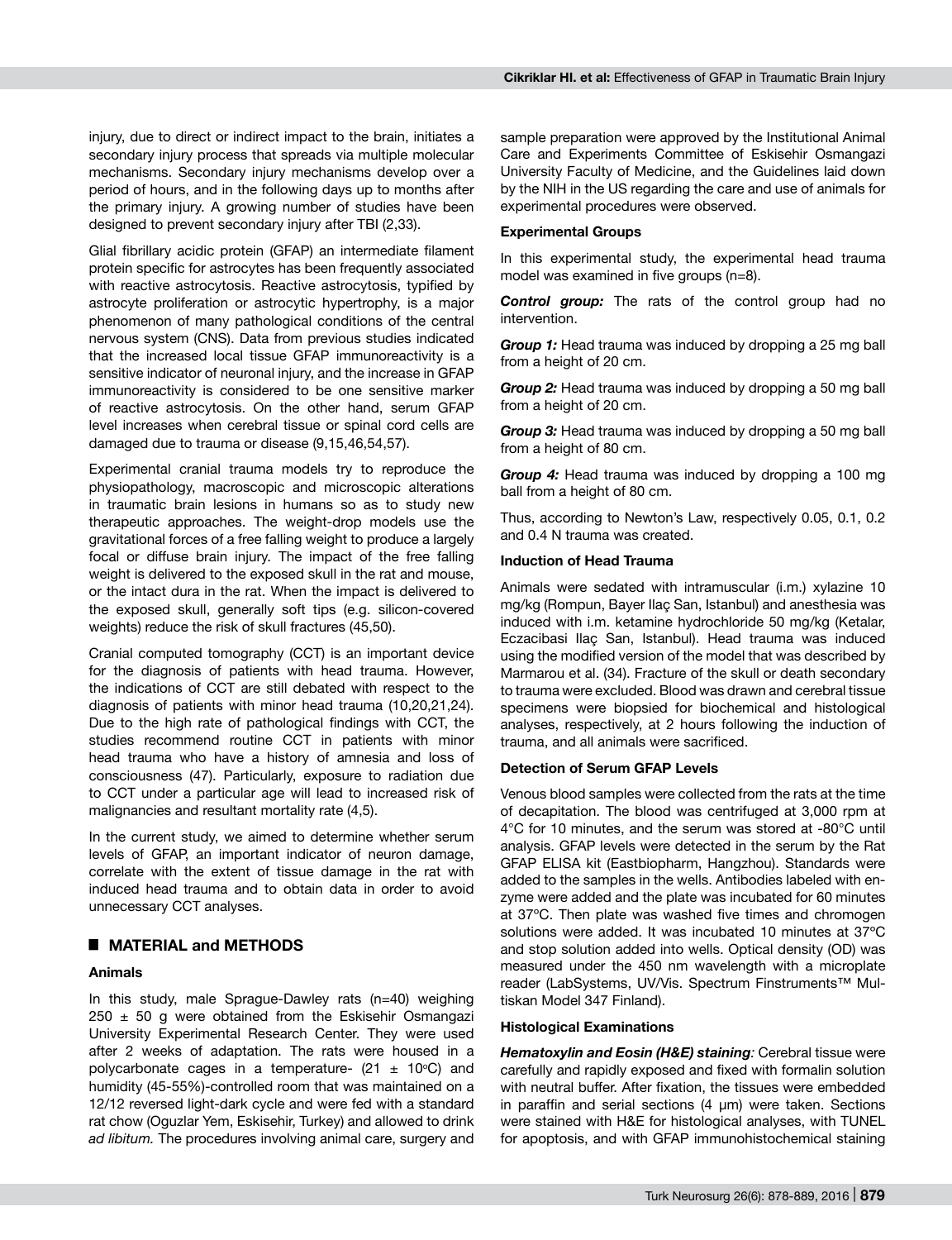to determine the number of protoplasmic astrocytes. Images were obtained with the Olympus BX-61 microscope attached a DP70 digital camera. The histological analyses of the brain injury were semi-quantitatively scored by light microscopy. The severity of the histopathological changes and neuronal changes were scored as follows: (0) no injury; (1) mild; (2) moderate and (3) severe/diffuse. The examination of the histological changes consisted of evaluating the following parameters: vascular congestion, intraparenchymal hemorrhage, inflammation, edema and gliosis. The examination of the neuronal degenerative changes consisted of the evaluation of the following: nuclear pyknosis, nuclear hyperchromasia, cytoplasmic eosinophilia, and axonal swelling (1,7,19,23,29,30,44,53).

**TUNEL staining:** For in situ detection of DNA fragmentation in paraffin-embedded tissue sections, the TUNEL method was performed in deparaffinized 4-um-thick sections using the ApopTag® peroxidase kit (Cat. no.S7101; Chemicon International-ApopTag Plus Peroxidase Kits, USA). For analysis of TUNEL (+) motor neurons located at the perilesional region of the cortex, two independent observers evaluated 25 optical fields for each 50 sections per animal chosen randomly using a x40 ocular micrometer by light microscopy and the median 25%-75% percentiles were calculated (1,28,44).

*GFAP immunohistochemistry (Avidin-Biotin Method):* To identify protoplasmic astrocytosis, GFAP immunohistochemical staining was performed on formalin-fixed, paraffin-embedded brain tissue. Three sections from each brain were examined. In each case, 4 µm thick serial paraffin sections were obtained on Poly-L-Lysine coated slides. For analysis of GFAP (+) protoplasmic astrocytes located at the perilesional region of the cortex, two independent observers evaluated 25 optical fields for each 50 sections per animal chosen randomly using a x40 ocular micrometer by light microscopy and median 25%-75% percentiles were calculated (19,29,30,44,46,51,53,54,57).

## **Statistical Analysis**

Data were expressed as count (percentage), mean  $\pm$  standard deviation (SD) or the median and the interquartile range (IQR, range from the 25<sup>th</sup> to the 75<sup>th</sup> percentile). Normal distribution for numeric variables was evaluated by the Kolmogorov-Smirnov test. The difference between the groups was evaluated by using One Way ANOVA and Tukey's Multiple Comparison Test, Kruskal-Wallis One-Way ANOVA and Dunn's Multiple Comparison Test. IBM SPSS Statistics 20.0 statistical package (SPSS Inc., Chicago, IL, USA) was used for the evaluation of data. P value of <0.05 was considered to be adequate to reject the null hypothesis.

## █ **RESULTS**

#### **Biochemical Analysis**

Mean values of serum GFAP levels were 0.3421±0.12208 ng/ml for the control group, 0.3692±0.21728 ng/ml for group 1 (20 cm/25 g), 0.5345±0.16875 ng/ml for group 2 (20 cm/50 g), 0.5824±0.27226 ng/ml for group 3 (80 cm/50 g), 0.6337±0.23494 ng/ml for group 4 (80 cm/100 g). In comparison of mean values of serum GFAP levels, the values were statistically significantly different between all groups (p=0.029). In comparison of the study groups, a statistically significant difference was observed between group 1 and both groups 3 ( $p=0.049$ ) and 4 ( $p=0.016$ ). Based on our findings, we observed a relationship between serum GFAP levels and the severity of the trauma (Table I).

#### **Histological Results**

Based on H&E staining, histopathological changes were examined on the perilesional region of the cerebral cortex, and a statistically significant difference was observed between all study groups and the control group with respect to vascular congestion, intraparenchymal hemorrhage, inflammation, edema and gliosis (p<0.05). In the comparison of study groups, no statistically significant difference was observed (Table II).

A statistically significant difference was observed between the control group and all study groups with respect to the neural degenerative changes (p<0.05). In comparison of study groups, a statistically significant difference was observed between group 4 and groups 1, 2, 3 in terms of nuclear pyknosis, nuclear hyperchromasia and cytoplasmic eosinophilia (p<0.05). A statistically significant difference was observed between the control group and all study groups only with respect to the axonal swelling (p<0.05) (Table II) (Figure 1A-D).

A statistically significant difference was observed between the control group and all study groups when the TUNEL (+) motor neurons were counted in the perilesional region of the cortex (p<0.05). In comparison of study groups, a statistically significant difference was observed between group 4 and groups 1, 2, 3 in terms of TUNEL  $(+)$  motor neurons ( $p<0.05$ ). Based on our data, it is concluded that there is positive relationship between the severity of the trauma and a significant increase in the number of apoptotic cells (Table III) (Figure 2A, B).

A statistically significant difference was observed between the control group and all study groups when the GFAP (+) protoplasmic astrocytes were counted in the perilesional region of the cortex (p<0.05). In the comparison of study groups, a statistically significant difference was observed between group 4 and groups 1, 2, 3 in terms of GFAP  $(+)$ protoplasmic astrocytes (p<0.05).

Based on our data, it is concluded that there is positive relationship between the severity of the trauma and significant increase in the number of GFAP (+) protoplasmic astrocytes (Table IV) (Figures 3A-D, 4A-D).

## █ **DISCUSSION**

## **The Relationship Between Serum GFAP Levels and TBI**

GFAP is one of the strongest diagnostic indicators at the early period of post-TBI and a good indicator of the mortality following TBI (3,42). Many studies have demonstrated that most patients with head trauma (73-93%) are referred to the healthcare facility within the first six hours (20,24,36). Therefore,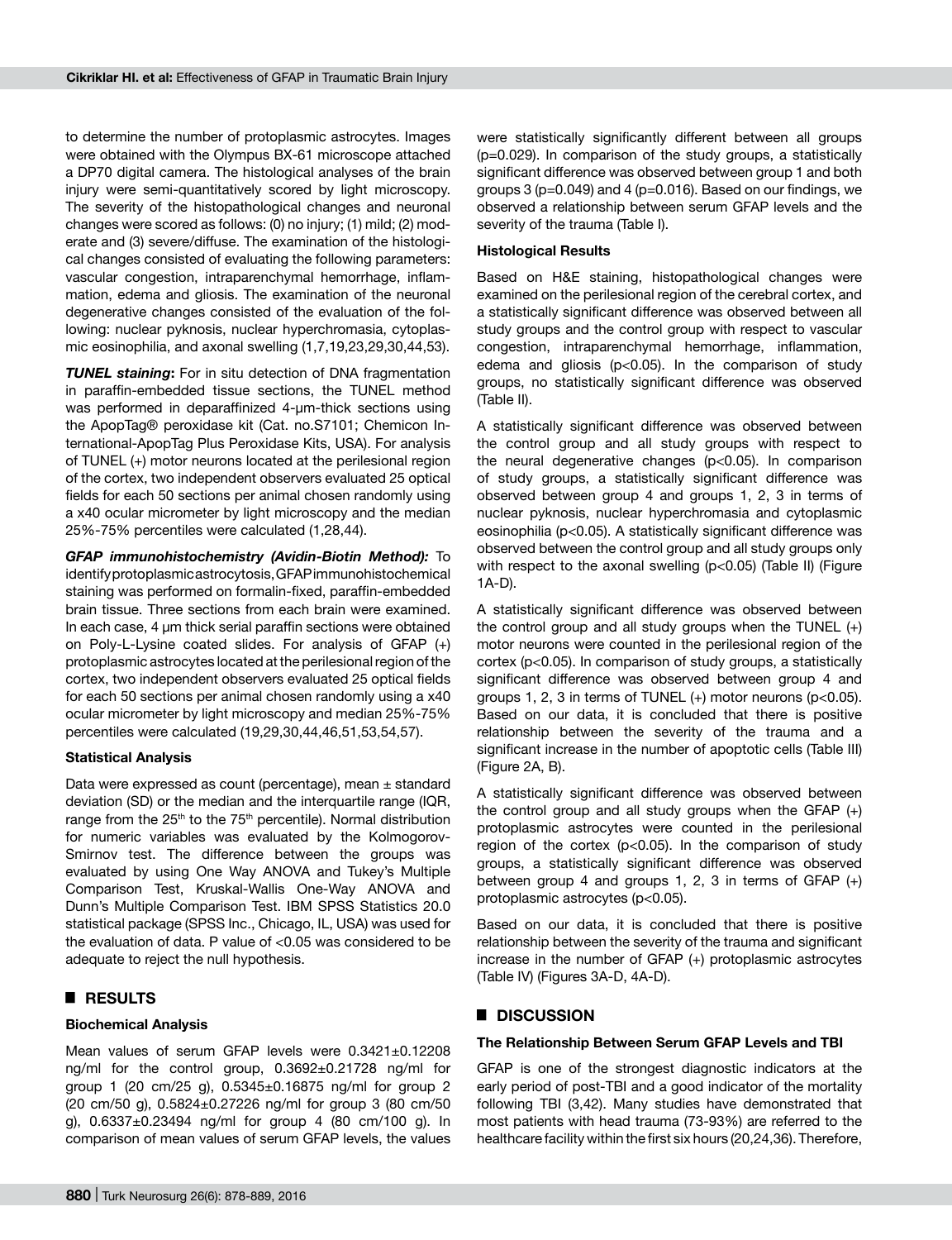the blood GFAP level can be an important diagnostic indicator for most patients with head trauma. Particularly, studies were conducted to investigate the diagnostic efficiency of GFAP in severe head trauma and it was found that serum GFAP levels were related with the severity of trauma and the mortality (32,39,58).

Lumpkins et al. (32) conducted a study where adults with severe head trauma had remarkable decrease in the serum GFAP levels as of the second day. They determined that the high GFAP level, which persisted at the second day, was significantly related with the mortality. However they suggest that baseline GFAP levels were not related with mortality. Pelinka et al. (39) reported that blood GFAP level had been high for several days in patients with severe head trauma, who could not survive, and that blood GFAP level decreased within the first 36 hours in survivors. In a clinical study which included patients with severe head trauma, Zurek and Fedora (58) determined that post-TBI serum GFAP levels were higher

**Table I:** Evaluation of the Venous Blood GFAP Concentration for All Groups

| <b>Groups</b>                          | <b>Newton</b> | n | Serum GFAP Concentration (ng/ml)<br>(Mean $\pm$ St. Deviation) | f (p)                      |
|----------------------------------------|---------------|---|----------------------------------------------------------------|----------------------------|
| Control Group                          |               | 8 | $0.3421 \pm 0.12208$                                           |                            |
| Group 1 (20 cm/25 g)                   | 0.05          | 8 | $0.3692 \pm 0.21728$                                           |                            |
| Group 2 (20 cm/50 g)                   | 0.1           | 8 | $0.5345 \pm 0.16875$                                           | 3.075<br>(0.029a, b, c, d) |
| Group 3 $(80 \text{ cm}/50 \text{ g})$ | 0.2           | 8 | $0.5824 \pm 0.27226$                                           |                            |
| Group 4 (80 cm/100 g)                  | 0.4           | 8 | $0.6337 + 0.23494$                                             |                            |

*f: One-way Analysis Of Variance*

*a: The statistical difference resulting from the comparison of the Control Group and Group 3*

*b: The statistical difference resulting from the comparison of the Control Group and Group 4*

*c: The statistical difference resulting from the comparison of Group 1 and Group 3*

*d: The statistical difference resulting from the comparison of Group 1 and Group 4*

**Table II:** Histological Assessment of Motor Neurons in the Perilesional Cortex (Median (25%-75% Percentiles))

|                                     |                                  | Median (25%-75% percentiles) |                                           |                                           |                                           |                                            |                                  |  |
|-------------------------------------|----------------------------------|------------------------------|-------------------------------------------|-------------------------------------------|-------------------------------------------|--------------------------------------------|----------------------------------|--|
| <b>Groups</b>                       |                                  | Control<br>Group             | Group 1<br>$(20 \text{ cm}/25 \text{ g})$ | Group 2<br>$(20 \text{ cm}/50 \text{ g})$ | Group 3<br>$(80 \text{ cm}/50 \text{ g})$ | Group 4<br>$(80 \text{ cm}/100 \text{ g})$ | H(p)                             |  |
| Histopathological<br>Changes        | Vascular<br>Congestion           | $0(0-0)$                     | $3(3-3)$                                  | $3(3-3)$                                  | $3(3-3)$                                  | $3(3-3)$                                   | 33.253 (<0.001) <sup>a</sup>     |  |
|                                     | Intraparenchymal<br>Hemorrhage   | $0(0-0)$                     | $1(1-1)$                                  | $1(1-1)$                                  | $1(1-1.5)$                                | $1(1-2)$                                   | 29.743 (< 0.001) <sup>a</sup>    |  |
|                                     | Inflammation                     | $0(0-0)$                     | $1(1-1)$                                  | $1(1-2)$                                  | $1.5(1-2)$                                | $2(1-2.5)$                                 | 26.072 (< 0.001) <sup>a</sup>    |  |
|                                     | Edema                            | $0(0-0)$                     | $2.5(2-3)$                                | $3(3-3)$                                  | $3(3-3)$                                  | $3(3-3)$                                   | $31.114$ (<0.001) <sup>a</sup>   |  |
|                                     | <b>Gliosis</b>                   | $0(0-0)$                     | $2.5(2-3)$                                | $3(2.5-3)$                                | $2.5(2-3)$                                | $3(3-3)$                                   | 24.561 (< $0.001$ ) <sup>a</sup> |  |
| Neuronal<br>Degenerative<br>Changes | Nuclear Pyknosis                 | $0(0-0)$                     | $2(2-2)$                                  | $2(1-2)$                                  | $2(2-2)$                                  | $3(3-3)$                                   | 33.993 (< 0.001)a,b,c,d          |  |
|                                     | <b>Nuclear</b><br>Hyperchromasia | $0(0-0)$                     | $2(2-2)$                                  | $2(1-2)$                                  | $2(2-2)$                                  | $3(3-3)$                                   | 33.993 (<0.001)a,b,c,d           |  |
|                                     | Cytoplasmic<br>Eosinophilia      | $0(0-0)$                     | $2(2-2)$                                  | $2(1-2)$                                  | $2(2-2)$                                  | $3(3-3)$                                   | 32.160 (< 0.001)a,b,c,d          |  |
|                                     | <b>Axonal Swelling</b>           | $0(0-0)$                     | $2(2-3)$                                  | $2.5(2-3)$                                | $3(3-3)$                                  | $3(3-3)$                                   | 29.824 (< 0.001) <sup>a</sup>    |  |

*no injury: 0, mild: 1, moderate: 2, and severe/diffuse: 3*

*H: Kruskal-Wallis variance analysis*

*a: The statistical difference resulting from the comparison of the control group and all study groups*

*b: The statistical difference resulting from the comparison of the group 1 and group 4*

*c: The statistical difference resulting from the comparison of group 2 and group 4* 

*d: The statistical difference resulting from the comparison of group 3 and group 4*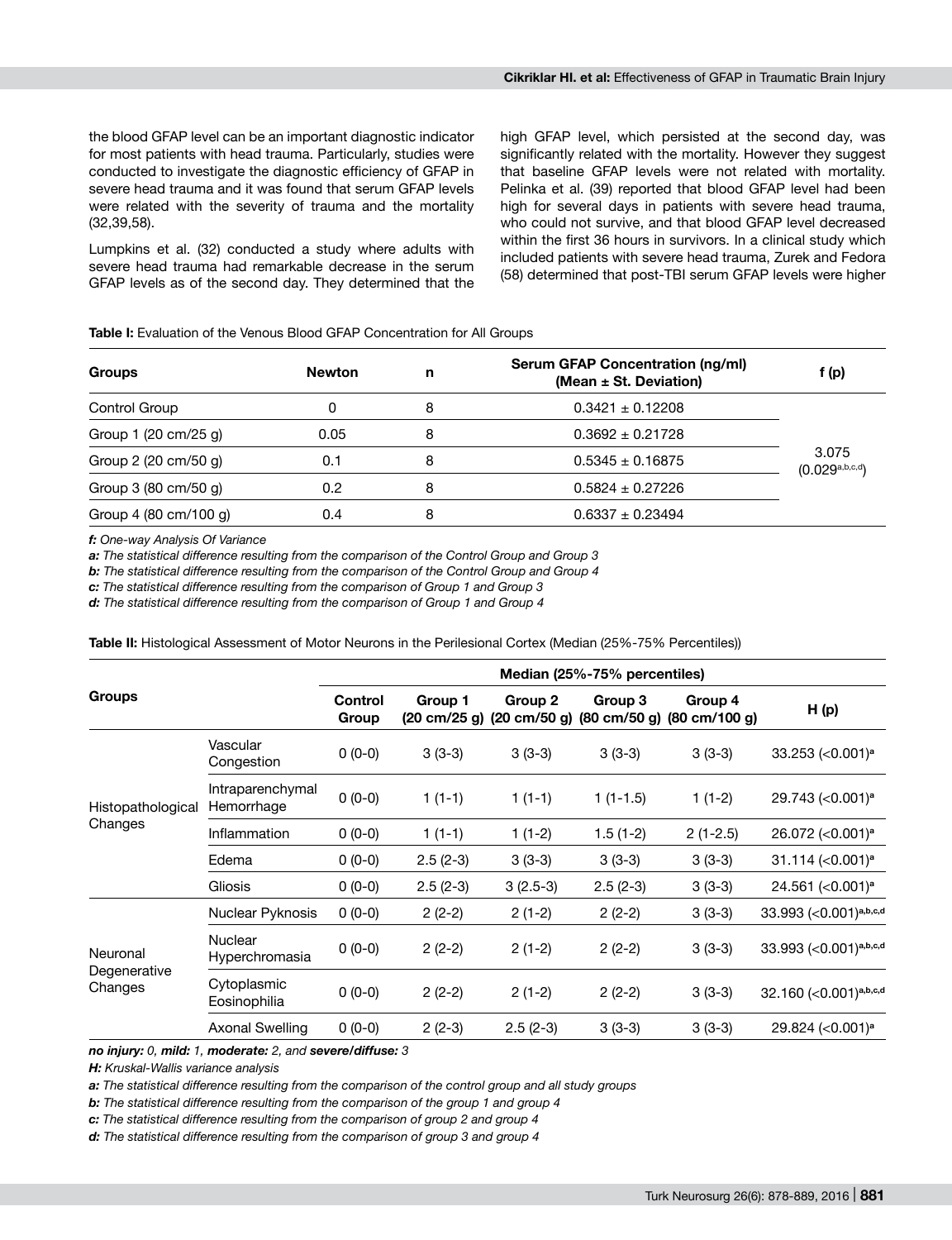

**Figure 1:** Neuronal morphology indicated by hematoxylin-eosin staining. **a)** Histological appearances of normal brain parenchyma in control group. Neurons have a large, round nucleus with a single prominent nucleolus (arrow). (H&E, Scale Bar 20 µm.), **b)** Congestion (asterisk), edema and pyknosis in group 4 (80 cm/100 g). Neurons show severe shrunken perikarya and nuclei (arrow). (H&E, Scale Bar 20 µm), **c)** Edema and pyknosis in group 4 (80 cm/100 g). Scattered clusters of angular ischemic neurons with pyknotic nuclei and vacuolization (edema) in the neuropil (arrow). (H&E, Scale Bar 10 µm), D) Necrosis and reactive gliosis in group 3 (80 cm/50 g). Most neurons are severe shrunken (arrow head) and focal reactive gliosis (arrow) (H&E, Scale Bar 20 µm).



**Figure 2:** TUNEL immunohistochemistry staining in the perilesional region of the cortex of the brain following TBI. **a)** Control group rats showing few/not TUNEL(+) apoptotic cells. (TUNEL, Scale Bar 20 µm), **b)** Group 4 (80 cm/100 g) rats showing more TUNEL(+) apoptotic cells (arrow) than control and other groups. (TUNEL, Scale Bar 20 µm).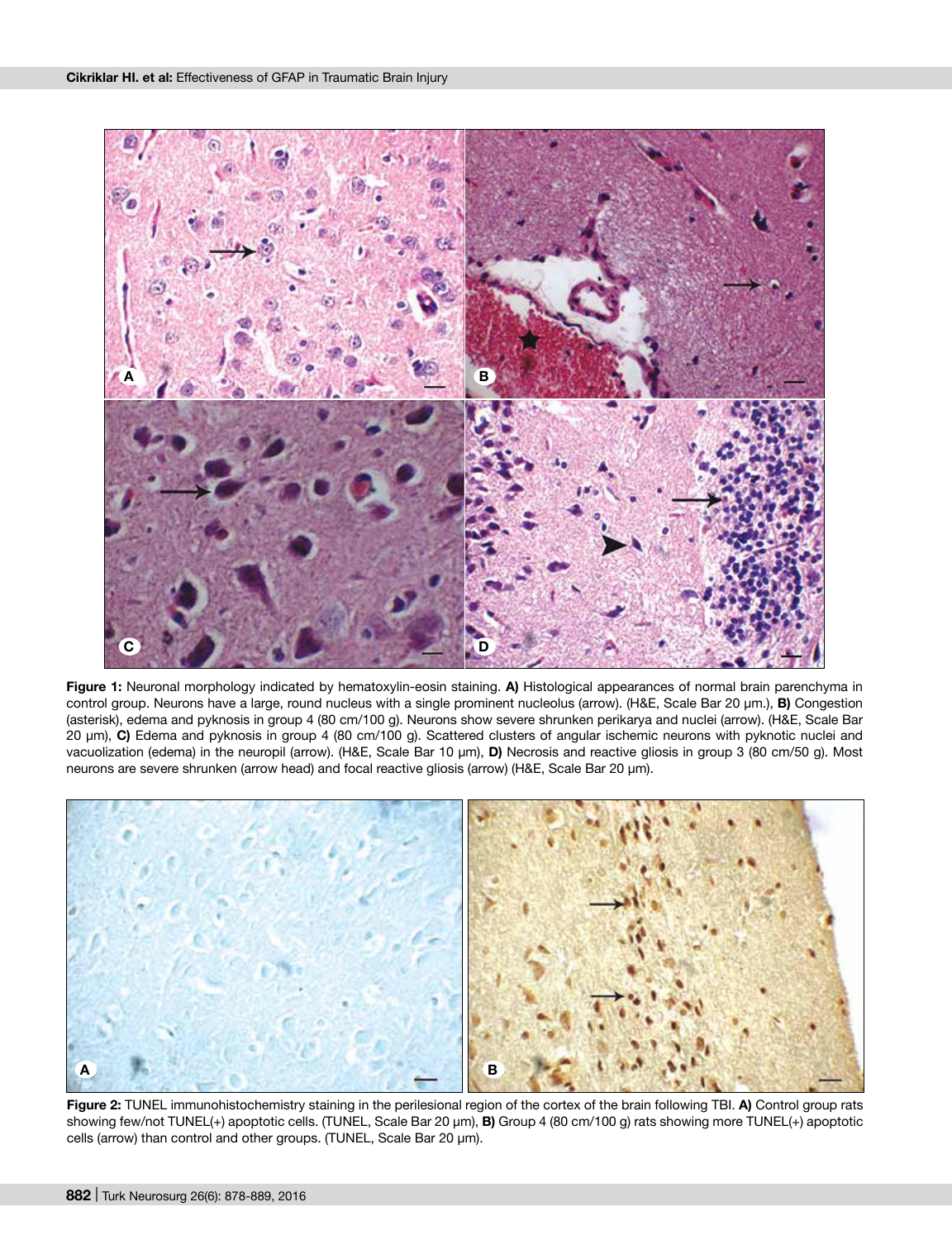| <b>Groups</b>                    | Median (25%-75% percentiles) |                                           |                                           |                                           |                                            |                                   |  |  |
|----------------------------------|------------------------------|-------------------------------------------|-------------------------------------------|-------------------------------------------|--------------------------------------------|-----------------------------------|--|--|
|                                  | <b>Control Group</b>         | Group 1<br>$(20 \text{ cm}/25 \text{ g})$ | Group 2<br>$(20 \text{ cm}/50 \text{ g})$ | Group 3<br>$(80 \text{ cm}/50 \text{ g})$ | Group 4<br>$(80 \text{ cm}/100 \text{ g})$ | H(p)                              |  |  |
| Total TUNEL $(+)$<br>cell counts | 13.5 (13-20)                 |                                           | 326 (182-743.5) 538.5 (461.5-632)         | 473 (409-756)                             | 812 (642-995)                              | $23.659$ ( $< 0.001$ )<br>a,b,c,d |  |  |

**Table III:** The Total Number of Tunel (+) Motor Neurons in the Perilesional Cortex in All Groups (Median (25%-75% Percentiles))

*no injury: 0, mild: 1, moderate: 2, and severe/diffuse: 3*

*H: Kruskal-Wallis variance analysis*

*a: The statistical difference resulting from the comparison of the control group and all study groups*

*b: The statistical difference resulting from the comparison of group 1 and group 4*

*c: The statistical difference resulting from the comparison of group 2 and group 4*

*d: The statistical difference resulting from the comparison of group 3 and group 4*

Table IV: The Total Number of GFAP (+) Protoplasmic Astrocytes in the Perilesional Cortex in All Groups (Median (25%-75% Percentiles))

| Groups                          | Median (25%-75% percentiles)                                                            |                                           |                                           |                                           |                                            |                             |  |  |
|---------------------------------|-----------------------------------------------------------------------------------------|-------------------------------------------|-------------------------------------------|-------------------------------------------|--------------------------------------------|-----------------------------|--|--|
|                                 | <b>Control Group</b>                                                                    | Group 1<br>$(20 \text{ cm}/25 \text{ g})$ | Group 2<br>$(20 \text{ cm}/50 \text{ g})$ | Group 3<br>$(80 \text{ cm}/50 \text{ g})$ | Group 4<br>$(80 \text{ cm}/100 \text{ g})$ | H(p)                        |  |  |
| Total GFAP $(+)$<br>cell counts | 305.5 (275-401.5) 720 (681.5-779.5) 845.5 (766-1224) 1160 (970.5-1340) 1777 (1449-2003) |                                           |                                           |                                           |                                            | 32.815 (< 0.001)<br>a,b,c,d |  |  |

#### *no injury: 0, mild: 1, moderate: 2, and severe/diffuse: 3*

*H: Kruskal-Wallis variance analysis*

*a: The statistical difference resulting from the comparison of the control group and all study groups*

*b: The statistical difference resulting from the comparison of group 1 and group 4*

*c: The statistical difference resulting from the comparison of group 2 and group 4*

*d: The statistical difference resulting from the comparison of group 3 and group 4*

and continued to be high for many days in patients who were associated with mortality and the levels were lower for the patient who achieved survival.

Wiesmann et al. (52) enrolled 60 patients who had Glasgow Coma Scale (GCS) scores ranging from 3 to 15. In the study, they found that blood GFAP levels were significantly high within the first 6 hours, while a remarkable decrease was noted in blood samples that were drawn after 6 hours. Missler et al. (37) conducted a study where blood GFAP level was investigated in patients with severe head trauma who had a GCS score ≤6. In this study, the GFAP level was high in all blood samples, which were drawn within three hours following the injury, while the GFAP level was high in 56% of samples which were drawn at 4-6 hours and the level was high only in 10% of samples which were drawn after 7 hours. The blood GFAP level rapidly decreased within the first six hours following TBI. Therefore, in our study blood was drawn for biochemical analyses at 2 hours following the induction of trauma. Taking all these studies into account, serum GFAP levels increased early in patients with TBI and this increase seems to be associated with mortality. The rise and fall of serum GFAP levels after the first six hours show that serum GFAP measurement can be used at an early stage, and our results also support this. Indeed, in our study, serum GFAP levels have been shown to increase at the second hour in rats with head trauma and this increase correlates with the severity of the trauma. These findings are compatible with the literature. Therefore the blood GFAP level can be a good indicator of neurological outcomes for patients who present within first two hours following the head trauma.

#### **The Histopathological Changes in TBI**

TBI is a result of an outside force causing immediate mechanical disruption of brain tissue and delayed pathogenic events. TBI initiates a complex series of neurochemical signalling events. These pathological changes are mediated, at least in part, by glutamate excitotoxicity, inflammation and increased bloodbrain barrier permeability leading to numerous sequela that include neuronal hyperactivity, increased cellular vulnerability, edematous states, cellular dysfunction and consequent apoptotic and necrotic cell death (2,6,23,51). Brain trauma causes cerebral edema that results from a combination of a loss of the integrity of the blood brain barrier and excessive accumulation of ions and water within the cells (8).

To better understand the pathological mechanisms underlying TBI and to develop strategies and interventions to limit the secondary damage, the use of rodent models is essential. A number of rodent models to induce brain trauma have been described; however, none of them covers the entire spectrum of events that might occur in TBI (51). Of these, the most commonly used are weight-drop injury, fluid percussion injury, and cortical contusion injury. The weight-drop models use the gravitational forces of a free falling weight to produce a largely focal or diffuse brain injury. The severity of head trauma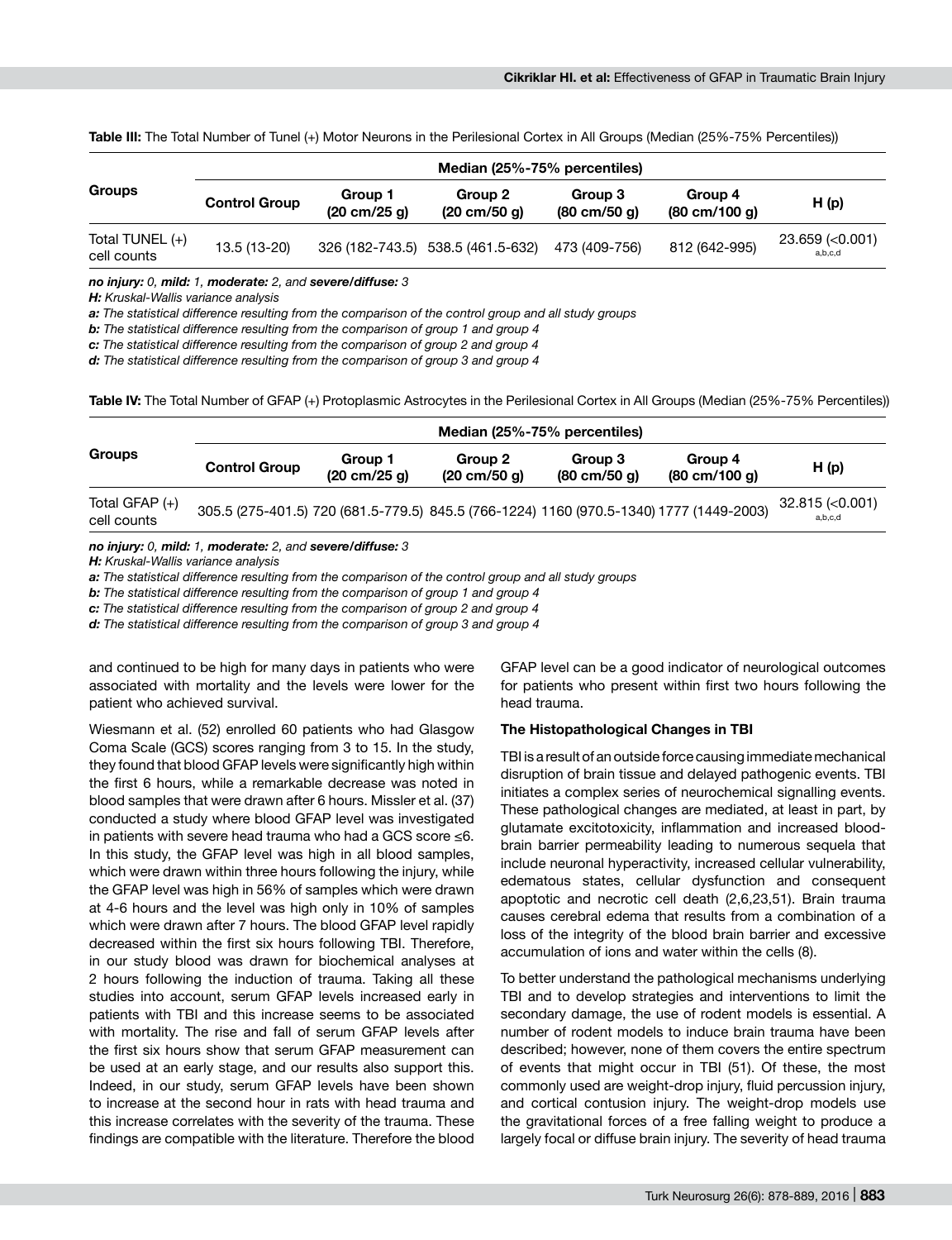

**Figure 3:** Immunohistochemistry for GFAP in the perilesional region of the cortex of the brain following TBI. **a)** Appearance of protoplasmic astrocytes in control group. Note that the territories of astrocyte processes do not overlap and that many astrocytes do not express detectable levels of GFAP. (GFAP, Scale Bar 50 µm), **b)** Severe diffuse reactive astrogliosis with pronounced up regulation of GFAP expression, astrocyte hypertrophy, astrocyte proliferation and pronounced overlap of astrocyte processes resulting in disruption of individual astrocyte domains in group 4 (80 cm/100 g). (GFAP, Scale Bar 50 µm), **c)** Severe diffuse reactive astrogliosis, astrocyte hypertrophy, astrocyte proliferation and pronounced overlap of astrocyte processes resulting in disruption of individual astrocyte domains in group 4 (80 cm/100 g). (GFAP, Scale Bar 20 µm), **d)** Moderately reactive astrogliosis in which most (if not all) protoplasmic astrocytes have up regulated expression of GFAP and exhibit cellular hypertrophy, but with preservation of individual astrocyte domains and without pronounced overlap of astrocyte processes in group 3 (80 cm/50 g). (GFAP, Scale Bar 20 µm).

can be varied by using different weights and/or heights of the weight-drop (50). Weight loss models to produce closed head traumas have been used to create diffuse lesions through the energy transfer between the weight in free fall and the experimental animal head. Marmarou et al. (34) have described histopathological alterations observed on a weight drop model in that 450 mg weight falls onto the metallic disc fixed to the intact animal head supported by a foam bed. This model has been shown to produce graded brain injury in rodents depending upon the mass and the height from which the brass weight is released. As for histopathological findings, petechial hemorrhages could be observed in the brain stem. Microscopically, the model has produced

generalized lesions in neurons, axons and microvasculature. The neuronal lesion was observed bilaterally in the brain cortex. Cerebral edema, mainly presenting as astrocytic periciliary swelling, was also been observed in these cortex areas and in the brain stem (34,45). In the current study, we had modified the TBI model of Marmarou et al. (34). There are several possible mechanisms linking an episode of TBI to later development of neurodegenerative disease, such as neuronal loss, persistent inflammation and cytoskeletal pathology. The pathology of TBI is multifaceted and may include contusion, hemorrhage and diffuse axonal damage. Cerebral edema is an additional acute complication of brain injury and results from excess accumulation of water in the intra- and extracellular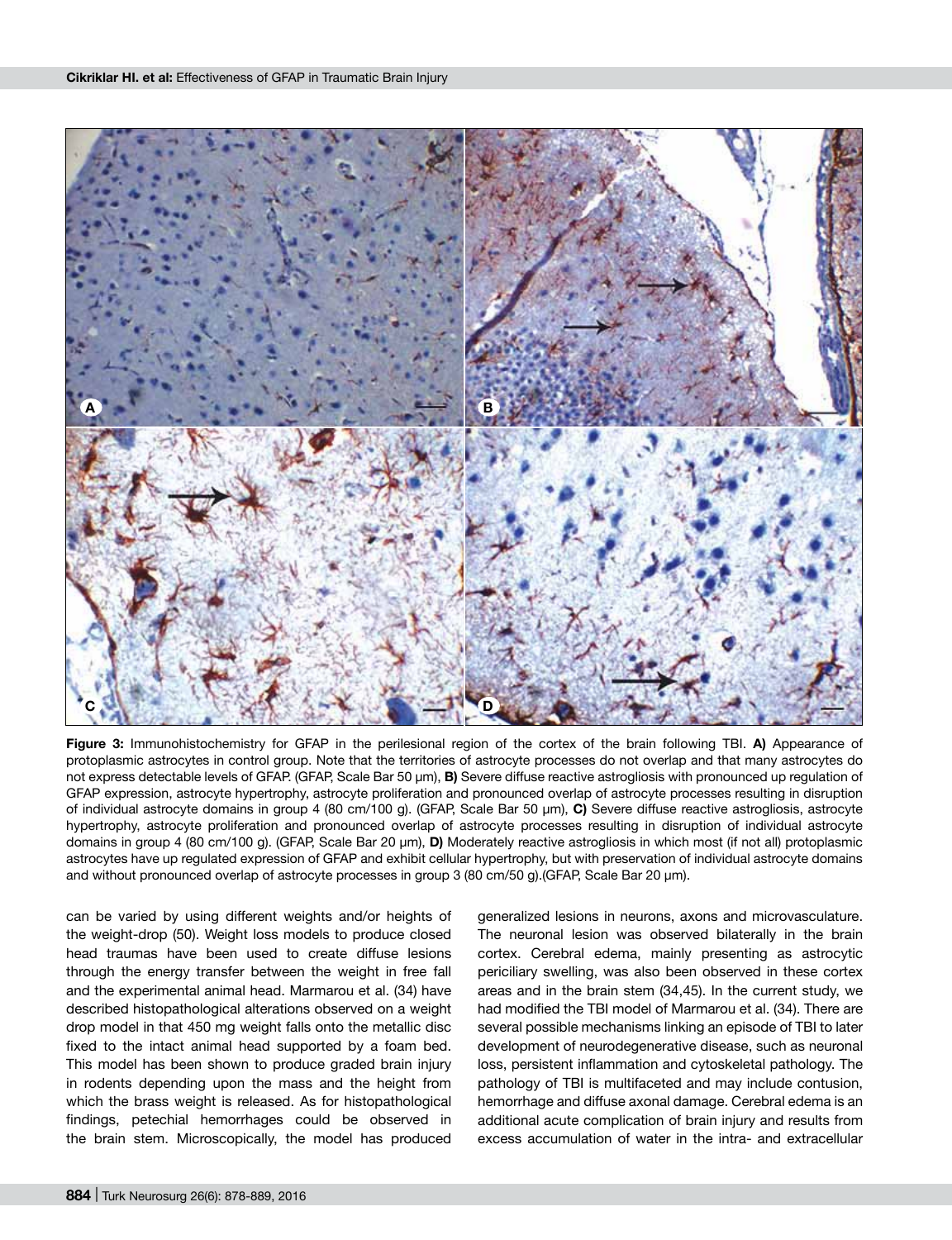

**Figure 4: a)** Mildly reactive astrogliosis in group 2 (20 cm/50 g).(GFAP, Scale Bar 50 µm), **b)** Mildly reactive astrogliosis in group 2 (20 cm/50 g). Note that the territories of protoplasmic astrocyte processes do not overlap (arrow) and that many astrocytes do not express detectable levels of GFAP. (GFAP, Scale Bar 10 µm), **c)** Mildly reactive astrogliosis in group 1 (20 cm/25 g). (GFAP, Scale Bar 50 µm), **d)** Mildly reactive astrogliosis in group 1 (20 cm/25 g). Note that many protoplasmic astrocytes do not express detectable levels of GFAP (arrow). (GFAP, Scale Bar 20 µm)

space (18,22,25,27). Our histopathological findings, such as vascular congestion, hemorrhage, edema and axonal swelling, are consistent with the findings of authors. Williams et al. (53) had demonstrated that two distinct and divergent temporal neuro-inflammatory profiles were also captured with the penetrating ballistic brain injury model. The first is the rapid neuro-inflammatory response within the core lesion characterized by a strong gliotic response coupled with mass infiltration of peripheral inflammatory cells. In contrast, the neuro-inflammatory response in the thalamus involved primarily a gliotic response void of the marked infiltration of peripheral inflammatory cells as seen in the primary lesion (53). Acute edema developed after moderate diffuse TBI. In our study, vascular congestion and hemorrhage was identified in the cerebral cortex at microscopic level. Inflammation and hemorrhages were identified in the cerebral cortex. Lesions demonstrated necrotic neurons, astrocytes, and vasogenic edema.

#### **The Role of Apoptosis in TBI**

Neuronal cell death due to impact showed features of both necrosis and apoptosis, similar to previously developed models of closed head injury (6). Apoptosis is a generalized form of cell death distinct from necrosis. It occurs under physiological as well as pathophysiological conditions. Apoptosis also plays an important role in neurodegenerative, myeloplastic and ischemic nervous system disorders and likely contributes to cell death after TBI (18,22,25,27). There are few reports of apoptosis after focal contusion induced by controlled cortical impact. The first demonstration of apoptosis in controlled cortical impact that included measurements at 6 h, 24 h and 2 weeks post injury provides data for the presence of apoptosis at three different time points. Apoptosis induced by trauma is an early and persistent process, present for at least 2 weeks after injury. Apoptosis continues at times when necrosis is presumed to have ceased (25). In the current study, the number of apoptotic cells significantly increased in the perilesional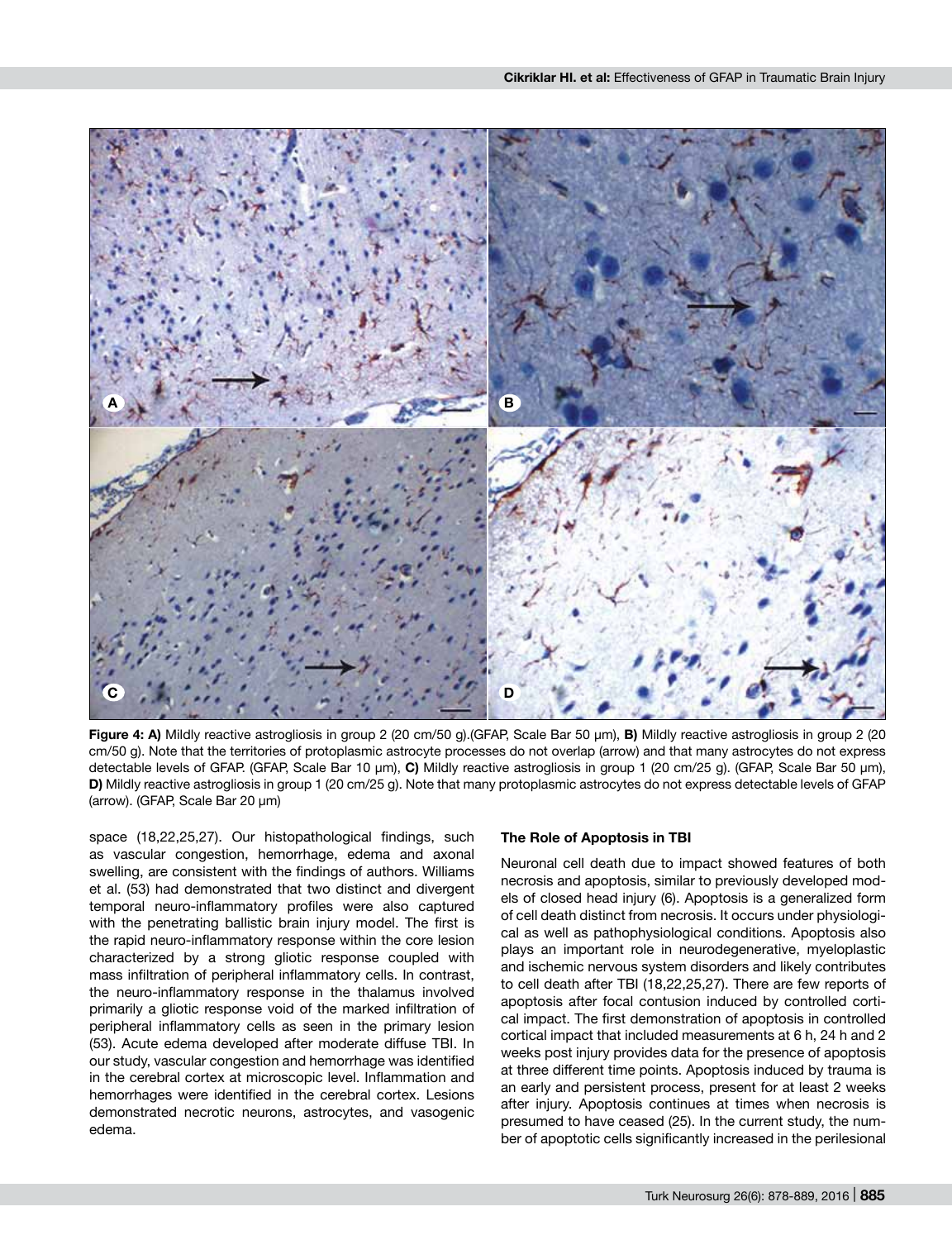cortex area at 2 hours following TBI. We also found increased count of apoptotic cells in addition to the increased weight. There were also shrunken neurons associated with perineuronal vacuolation in cortical areas after injury. Neuronal necrosis resulted in neuronal cytoplasmic eosinophilia with pyknotic nuclei. Necrosis significantly increased in the group 4, while no significant increase was observed among other study groups. It is attractive to speculate that more severely damaged neurons undergo necrosis and less severely damaged neurons take the apoptotic pathway. The location of apoptotic cells along the boundary zone of contusion also suggests that apoptosis contributes to the expansion of TBI.

#### **The Role of Astrocytes in TBI**

Brain injury induces activation of resident glial cells that participate in the inflammatory response. Astrocytes are known to be a source of pro-inflammatory cytokines and in the advanced stages of injury progression form a glial scar inhibitory to neural regeneration (33,53). Astrocytes play a major role in restoring homeostasis to the damaged brain. In general, they are more resistant than neurons during periods of energy failure or following toxic insult. However, overextension of the protective capability of the astroglial response will ultimately lead to cell death. Direct astrocytic malfunction or loss of viability has been coupled to the subsequent death of neurons within the surrounding environment. The acute neuroinflammatory response occurred very rapidly post-injury with a peak up-regulation of inflammatory genes occurring on the order of several hours before that reported for similar responses in focal ischemic injury models. Reactive gliosis, characterized by hypertrophy and proliferation of astroglial cells, is a common phenomenon in the CNS following tissue destruction induced by degenerative diseases or by trauma. On the other hand, the formation of a glial scar by activated astrocytes may protect the still intact tissue from secondary lesions. Hypertrophic astrocytes are thought to play an important role in the healing phase after tissue destruction (14,23,45,54). Glial reactivity surrounding the primary lesion, as indicated from the presence of highly ramified and strongly immunoreactive cell morphologies, occurred earlier for astrocytes (53). One main characteristic of TBI associated diffuse axonal injury is the axonal disruption caused by shearing forces. This pathophysiology is present in the weight drop models of TBI that use the gravitational forces of a free falling weight to produce a mix of focal and diffuse brain injury. Typical pathological changes include axonal swelling, axoplasmic ovoid retraction balls and expression of amyloid beta peptides (51). In our study, the number and size of protoplasmic astrocytes increased in response to injury and swelling after TBI. The histopathological features appearing during the acute phase of TBI included shrinkage and swelling of the neuronal soma, as well as swelling of astrocytes.

Reactive gliosis is an early event that occurs after a variety of insults to the CNS. Diffuse TBI can lead to mild or moderate diffuse astrogliosis without obvious scar formation, in which reactive astrocytes hypertrophy and upregulate gene expression, including GFAP, but in which there is little or no loss of individual astrocyte domains. In rats, gliosis is detectable 24

hours after a lesion, and reaches a maximum response by 3-4 days (23,46,54). In the current study, gliosis was detected in the gray matter particularly adjacent to the sites with severe cortical hemorrhage and vasogenic edema. In addition, the hypertrophic protoplasmic astrocytes and remarkable immunoreactive extensions were scattered diffusely throughout the perilesional cortical injury area. Appearing to involve all astrocytes in the area, these changes are consistent with classic astrocytic hypertrophy in response to local injury.

GFAP is the major protein of glial intermediate filaments in astrocytes. It has been proposed as a specific marker for assessing astrocytic response to injury. An increase in GFAP expression is a cardinal feature of many pathological conditions of the CNS and astrocytes (15,57). Increasing numbers of GFAP (+) astroglial cells following TBI have been described in several experimental studies in animals. These data correlate with an elevation in GFAP gene expression (mRNA) that could be detected in response to mild cortical contusions in animals (15,26). In the current study, GFAP of the immunohistochemical analysis demonstrated that the count of astrocytes and thickness of the extensions increased in the perilesional cortex areas. GFAP was weakly expressed in the normal brain tissue, while in the traumatic groups, gradually increasing GFAP (+) cell count was strong throughout the perilesional cortex area, which correlated with the increased weight particularly in the group 4.

## **Is CCT Absolutely Necessary for the Diagnosis of Head Trauma?**

Patients presenting at the emergency medicine department due to head trauma are currently evaluated with physical examination, CCT and GCS (16). CCT is an important device for the diagnosis of patients with head trauma. However, the indications of CCT are still debated with respect to the diagnosis of patients with minor head trauma (10,20,21,24). GCS offers limited results for the evaluation of patients who are sedated and intubated under emergency conditions. Used for diagnosis and treatment of subjects with head trauma, CCT is clearly indicated in highly probable intra-cranial injury conditions such as loss of consciousness, findings related with fracture of skull base, progressive neurological deficit, compression fracture of skull, open skull injuries and penetrating head trauma (38). GCS is used as a surrogate marker for the presence of TBI and to score the severity of TBI (46). Most clinicians recommend a CCT scan when any finding determined leading to suspect TBI (nausea and vomiting) or when the GCS score is equal to or below 13 (43,55). Minor head trauma accounts for a substantial part of all cases with head trauma. CCT has high sensitivity in terms of diagnosing the TBI, but it is not useful in all children with minor head trauma, considering the high cost and the time and resources required. The incidence of intra-cranial pathologies that are diagnosed with CCT ranges between 3% and 6% in patients with minor head trauma (11,13,35,48). The studies demonstrate that minor head trauma accounts for 60-95% of the pediatric population presenting to the emergency department due to head trauma (10,20,21,24). Clinicians order CCT at rate of 5-50%, among all diagnostic imaging scans for subjects with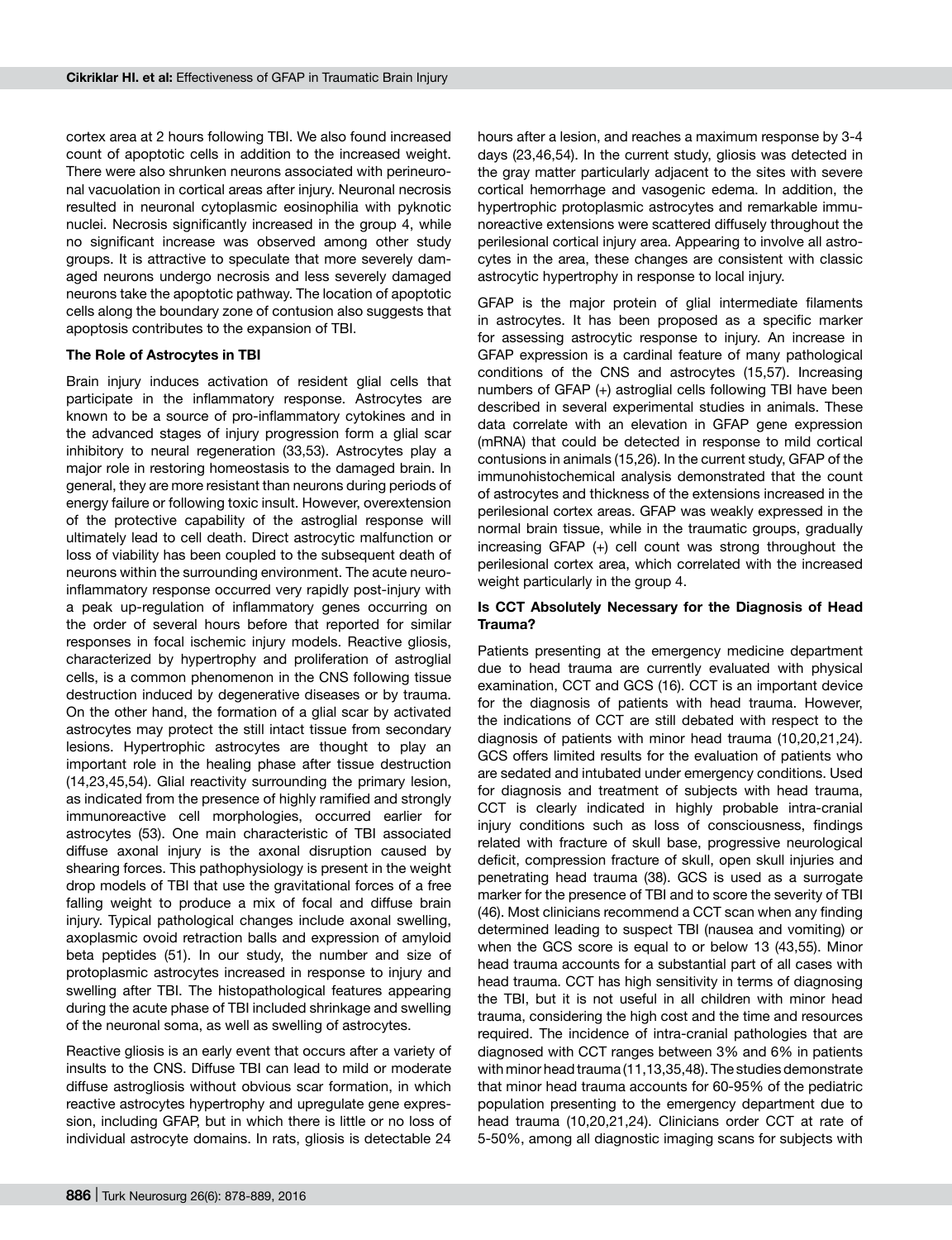minor head trauma (41). However, there are still contradictory results in the literature on the diagnostic use of CCT for this group of patients (17,49). There are views advocating CCT for almost all subjects with minor head trauma on one hand, and there are authors reporting that CCT should be electively used considering the clinical history and particular findings of the neurophysiological examination or even that this imaging study should never be used on the other hand (17,31,49). Therefore, the target should be minimized use of imaging studies when efforts are being made to diagnose treatable TBI in children with minor head trauma (56).

Miller et al. (35) reported that loss of consciousness and amnesia could not be indicator for severe intracranial trauma. The indicators of intracranial trauma are not clear in children aged below two years. Neurological abnormality, variable mental state, scalp anomalies (contusion, laceration, abrasion and cephalic hematoma) and vomiting are regarded as best indicators. Hematoma of scalp is regarded as a useful indicator for demonstrating underlying fractures particularly in infants with minor head trauma, who are aged below 1 year, and radiological imaging is recommended for those patients (12). However, some studies reported that half of the patients with TBI may not demonstrate specific findings, such as vomiting, seizure or loss of consciousness, and therefore, those findings have weak sensitivity and specificity with respect to the diagnosis of intra-cranial injury (43). Wang et al. (49) reported that the history of loss of consciousness is a weak indicator of intra-cranial injury in patients with minor head trauma. CCT scan required sedation, leading to many risks including hypoxia, apnea, change of consciousness state, aspiration and even the indication of endotracheal intubation (8,40).

# █ **CONCLUSION**

CCT results are within normal ranges in almost 94-97% of the patients with minor head trauma, resulting in unnecessary use of CCT in many patients. Therefore, alternative diagnostic methods are required for the diagnosis of minor head trauma particularly in pregnant women and the pediatric population. We determined that the number of apoptotic cells and particularly the number of GFAP (+) protoplasmic astrocytes at the perilesional region of the cortex increases in association with the increased serum GFAP level as long as the severity of trauma increases. Therefore, serum GFAP concentration can be used as a marker of the severity of head trauma and TBI. However, more animal studies are required to reflect this result in the clinical practice.

# █ **REFERENCES**

- 1. Ananiadoua OG, Drossos GE, Bibou KN, Palatianos GM, Johnson EO: Acute regional neuronal injury following hypothermic circulatory arrest in a porcine model. Interact Cardiovasc Thorac Surg 4:597-601, 2005
- 2. Ates O, Cayli S, Altinoz E, Gurses I, Yucel N, Sener M, Kocak A, Yologlu S: Neuroprotection by resveratrol against traumatic brain injury in rats. Mol Cell Biochem 294:137-144, 2007
- 3. Beaudin M, Saint VD, Quimet A, Mercier C, Crevier L: Clinical algorithm and resource use in the management of children with minor head trauma. J Pediatr Surg 42:849-852, 2007
- 4. Brenner DJ: Estimating cancer risks from pediatric CT: Going from the qualitative to the quantitative. Pediatr Radiol 32:228- 231, 2002
- 5. Brenner DJ, Hall EJ: Computed tomography-an increasing source of radiation exposure. N Engl J Med 357:2277-2284, 2007
- 6. Cernak I, Vink R, Zapple DN, Cruz MI, Ahmed F, Chang T, Fricke ST, Faden AI: The pathobiology of moderate diffuse traumatic brain injury as identified using a new experimental model of injury in rats. Neurobiol Dis 17:29-43, 2004
- 7. Conroy BP, Grafe MR, Jenkins LW, Vela AH, Lin CY, DeWitt DS, Johnston WE: Histopathologic consequences of hyperglycemic cerebral ischemia during hypothermic cardiopulmonary bypass in pigs. Ann Thorac Surg 71:1325- 1334, 2001
- 8. Da Dalt L, Marchi AG, Laudizi L, Crichiutti G, Messi G, Pavanello L, Valent F, Barbone F: Predictors of intracranial injuries in children after blunt head trauma. Eur J Pediatr 165:142-148, 2006
- 9. Galea E, Dupouey P, Feinstein DL: Glial fibrillary acidic protein mRNA isotypes: Expression in vitro and in vivo. J Neurosci Res 41:452-461, 2001
- 10. Goodwin V, Evans RJ: The management of children with head injuries. Curr Pediatrics 11:420-432, 2001
- 11. Greenes DS, Schultman SA: Clinical indicators of intracranial injury in head injuried infants. Pediatrics 104:861-867, 1999
- 12. Greenes DS, Schultman SA: Clinical significance of scalp abnormalities in asymptomatic head-injured infants. Pediatr Emerg Care 17:88-92, 2001
- 13. Gruskin KD, Schutzman SA: Head trauma in children younger than 2 years: Are there predictors for complications? Arch Pediatr Adolesc Med 153:15-20, 1999
- 14. Gürses D, Sarıoğlu BA, Başkan M, Herek Ö, Kılıç İ: Epidemiologic evaluation of trauma cases admitted to a pediatric emergency service epidemiologic evaluation of trauma cases admitted to a pediatric emergency service epidemiologic evaluation of trauma cases admitted to a pediatric emergency service epidemiologic evaluation of trauma cases admitted to a pediatric emergency service. Ulus Travma Derg 8(3):156- 159, 2002
- 15. Hausmann R, Rieb R, Fieguth A, Betz P: Immunohistochemical investigations on the course of astroglial GFAP expression following human brain injury. Int J Legal Med 113(120):70-75, 2000
- 16. Hoffmann M, Lefering R, Rueger JM, Kolb JP, Izbicki JR, Ruecker AH, Rupprecht M, Lehmann W; Trauma Registry of the German Society for Trauma Surgery: Pupil evaluation in addition to Glasgow Coma Scale components in prediction of traumatic brain injury and mortality. Br J Surg 99(1):122-130, 2012
- 17. Holmes JF, Baier ME, Derlet RW: Failure of the Miller criteria to predict significant intracranial injury in patients with a Glasgow Coma Scale score of 14 after minor head trauma. Acad Emerg Med 4:788-792, 1997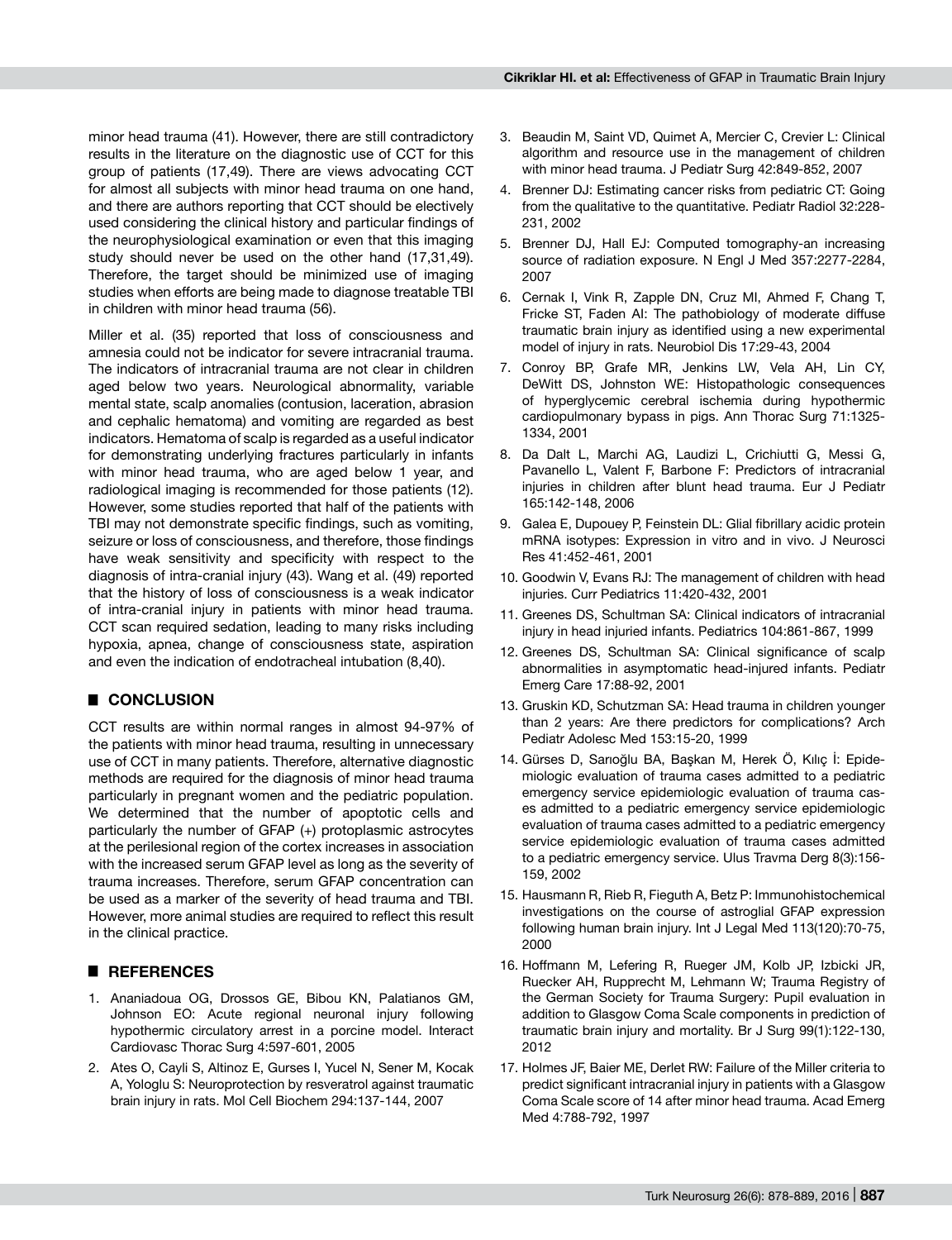- 18. Huang W, Chen Y, Shohami E, Weinstock M: Neuroprotective effect of rasagiline, a selective monoamine oxidase-B inhibitor, against closed head injury in the mouse. Eur J Pharmacol 366:127-135, 1999
- 19. Isaksson J, Hillered L, Olsson Y: Cognitive and histopathological outcome after weight-drop brain injury in the rat: Influence of systemic administration of monoclonal antibodies to ICAM-1. Acta Neuropathol 102:246-256, 2001
- 20. Işık HS, Bostancı U, Yıldız Ö, Özdemir C, Gökyar A: Retrospective analysis of 954 adult patients with head injury: An epidemiological study. Ulus Travma Acil Cerrahi Derg 17(1):46-50, 2011
- 21. Işık HS, Gökyar A, Yıldız Ö, Bostancı U, Özdemir C: Pediatric head injuries, retrospective analysis of 851 patients: An epidemiological study. Ulus Travma Acil Cerrahi Derg 17(2):166-172, 2011
- 22. Johnson VE, Stewart W, Smith DH: Traumatic brain injury and amyloid-β pathology: A link to Alzheimer's disease? Neuroscience 11:361-370, 2010
- 23. Kalayci M, Unal MM, Gul S, Acikgoz S, Kandemir N, Hanci V, Edebali N, Acikgoz B: Effect of coenzyme  $Q_{10}$  on ischemia and neuronal damage in an experimental traumatic brain-injury model in rats. BMC Neurosci 12:75, 2011
- 24. Karasu A, Sabancı PA, Cansever T, Hepgül KT, İmer M, Dolaş İ, Taviloglu K: Epidemiological study in head injury patients. Ulus Travma Acil Cerrahi Derg 15(2):159-163, 2009
- 25. Kaya SS, Mahmood A, Li Y, Yavuz E, Goksel M, Chopp M: Apoptosis and expression of p53 response proteins and cyclin D1 after cortical impact in rat brain. Brain Res 818:23- 33, 1999
- 26. Kochanek PM, Berger RP, Bayir H, Wagner AK, Jenkins LW, Clark RS: Biomarkers of primary and evolving damage in traumatic and ischemic brain injury: Diagnosis, prognosis, probing mechanisms, and therapeutic decision making. Curr Opin Crit Care 14:135-141, 2008
- 27. Kocsis JD, Tessler A: Pathology of blast-related brain injury. J Rehabil R D 46(6):667-672, 2009
- 28. Lafuente JV, Mitre B, Argandon EG: Spatio-temporal distribution of apoptosis and the modulators thereof following a cortical microinfarct in rat brain. Neurosci Res 57:354-361, 2007
- 29. Li F, Liu KF, Silva MD, Meng X, Gerriets T, Helmer KG, Fenstermacher JD, Sotak CH, Fisher M: Acute postischemic renormalization of the apparent diffusion coefficient of water is not associated with reversal of astrocytic swelling and neuronal shrinkage in rats. AJNR Am J Neuroradiol 23:180- 188, 2002
- 30. Lin HW, Basu A, Druckman C, Cicchese M, Krady JK, Levison, SW: Astrogliosis is delayed in type 1 interleukin-1 receptor-null mice following a penetrating brain injury. J Neuroinflammation 3:15, 2006
- 31. Livingston DH, Lavery RF, Passannante MR, Skurnick JH, Baker S, Fabian TC, Fry DE, Malangoni MA: Emergency department discharge of patients with a negative cranial computed tomography scan after minimal head injury. Ann Surg 232(1):126-132, 2000
- 32. Lumpkins KM, Bochicchio GV, Keledjian K, Simard JM, McCunn M, Thomas ST: Glial fibrillary acidic protein is highly correlated with brain injury. J Trauma 65:778-784, 2008
- 33. Lundberga J, Karimib M, Gerttena C, Holminc S, Ekstromb TJ, Nordqvist ACS: Traumatic brain injury induces relocalization of DNA-methyltransferase 1. Neurosci Lett 457:8-11, 2009
- 34. Marmarou A, Foda MA, van den Brink W, Campbell J, Kita H, Demetriadou K: A new model of diffuse brain injury in rats. Part I: Pathophysiology and biomechanics. J Neurosurg 80(2):291-300, 1994
- 35. Miller EC, Derlet RW, Kinser D: Minor head trauma: Is computed tomography always necessary? Ann Emerg Med 27:290-294, 1996
- 36. Mirzai H, Yağlı N, Tekin İ: Epidemiologic and clinical features of cases applying to Celal Bayar University emergency unit with head trauma. Ulus Travma Acil Cerrahi Derg 11(2):146- 152, 2005 (in Turkish)
- 37. Missler U, Wiesmann M, Wittmann G, Magerkurth O, Hagenstrom H: Measurement of glial fibrillary acidic protein in human blood: Analytical method and preliminary clinical results. Clin Chem 45:138-141, 1999
- 38. Olshaker JS, Whye DPW: Head trauma. Emerg Med Clin North Am 11:165-186, 1993
- 39. Pelinka LE, Kroepfl A, Leixnering M, Buchinger W, Raabe A, Redl H: GFAP versus S100B in serum after traumatic brain injury: Relationship to brain damage and outcome. J Neurotrauma 21(11):1553-1556, 2004
- 40. Reed MJ, Browning JG, Wilkinson AG, Beattie T: Can we abolish skull X-rays for head injury? Arch Dis Child 90: 859- 864, 2005
- 41. Quayle KS: Minor head injury in the pediatric patient. Pediatr Clin North Am 46: 1189-1199, 1999
- 42. Savitsky EA, Votey SR: Current controversies in the management of minor pediatric head injuries. Am J Emerg Med 18: 96-101, 2000
- 43. Schutzman SA, Greenes DS: Pediatric minor head trauma. Ann Emerg Med 20: 65-74, 2001
- 44. Shojo H, Kibayashi K: Changes in localization of synaptophysin following fluid percussion injury in the rat brain. Brain Res 1078:198-211, 2006
- 45. Silva DS, Brito JNPO, Ibiapina JO, Lima MFMB, Medeiros ARGV, Queiroz BH, Paiva AL, Guedes VO: Closed head injury in rats. Histopathological aspects in an experimental weight drop model. Acta Cir Bras 27(4):290-294, 2012
- 46. Sofroniew MV, Vinters HV: Astrocytes: Biology and pathology. Acta Neuropathol 119:7-35, 2010
- 47. Stein SC, Ross SE: Mild head injury: A plea for routine early CT scanning. J Trauma 33: 11-13, 1992
- 48. Türedi S, Hasanbaşoğlu A, Gündüz A, Yandı M: Clinical decision instruments for CT scan in minor head trauma. J Emerg Med 34: 253-259, 2008
- 49. Wang MY, Griffith P, Sterling J, McComb JG, Levy ML: A prospective population-based study of pediatric trauma patients with mild alterations in consciousness (Glasgow Coma Scale score of 13-14). Neurosurgery 46:1093-1099, 2000